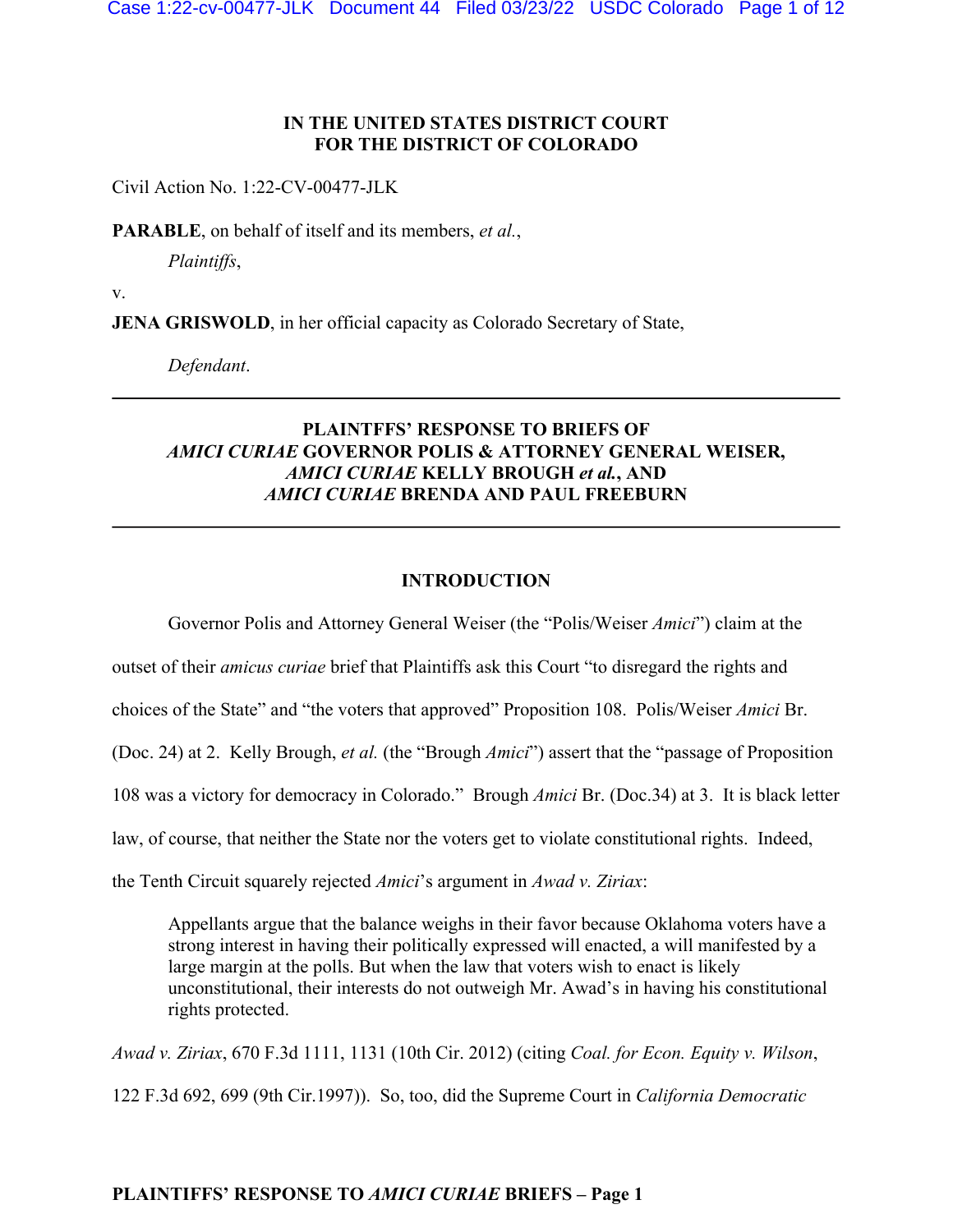*Party v. Jones*, 530 U.S. 567, 570 (2000). California voters, via initiative, had adopted the blanket primary law that the Supreme Court struck down in that case because that law infringed on the constitutionally protected Freedom of Association of political parties. The issue, then, is not whether the rights and choices of the State and its voters should be respected when done within constitutional limits, but whether the particular choice reflected in Proposition 108 violates constitutional rights. For the reasons set out below (as well as in Plaintiffs' Complaint and other pleadings), Proposition 108 violates the constitutional rights of Plaintiffs and the political party with which they are affiliated and must be enjoined.

## **I. The Argument by Governor Polis and General Weiser that Plaintiffs Lack Standing Ignores the Resolution Unanimously Adopted by the Party's Governing Body.**

Ignoring the Resolution attached as Exhibit 2 of Plaintiffs' Complaint, The Polis/Weiser *Amici* falsely assert that "Plaintiffs ask this court to disregard the rights and choices of … Plaintiffs' own political party." Polis/Weiser *Amici* Br. (Doc.24) at 2. The Freeburn *Amici* make a similar assertion. Freeburn *Amici* Br. (Doc.42) at 3 (claiming that the Republican State Central Committee "voted to hold a semi-open primary in 2022"). But the Resolution they both ignore, unanimously adopted by the Colorado Republican Party's State Central Committee—the governing body of the Republican Party—expressly declared that "a majority of the Colorado Republican Party's State Central Committee supports choosing Republican Party nominees by a primary election at which only registered voters who are members of the Republican Party are eligible to participate," and it expressly authorized a lawsuit challenging the constitutionality of Proposition 108's contrary mandate to be brought "by the Party, *its members*, or both." Complaint (Doc.1), Ex. 2; Decl. of Charles Heatherly, ¶¶ 4, 5.

That fundamental error infects the Polis/Weiser brief throughout. *See, e.g.*, Polis/Weiser *Amici* Br. (Doc.24) at 3 ("Plaintiffs are singular members of the Colorado Republican Party who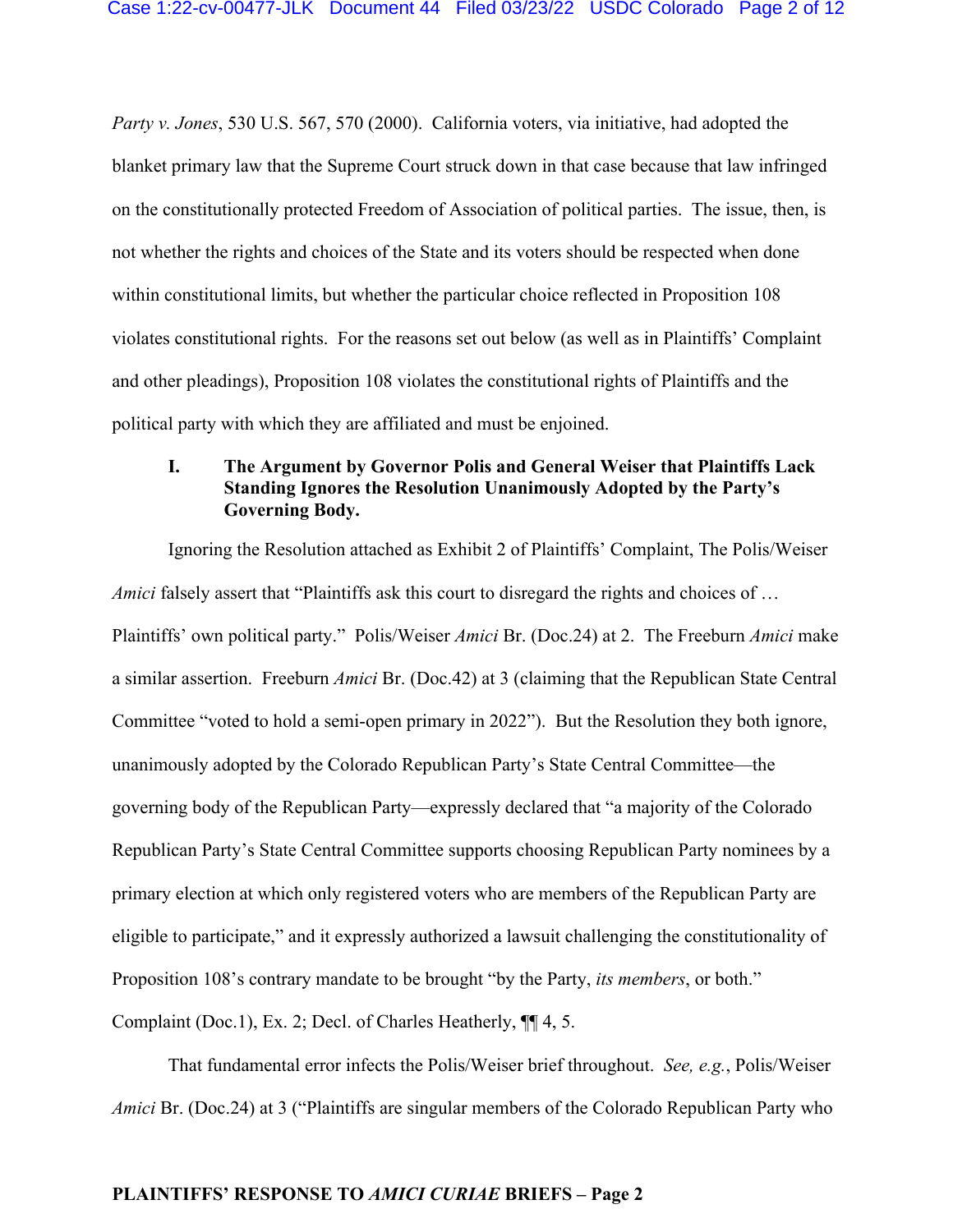happen to disagree with their party's decision to hold a semi-open primary"); *id.* at 8 ("The Court should respect the Colorado Republican Party's choice" to "move forward with a semi-open primary election to select its candidates"); *id.* at 10 ("The Colorado Republican Party opted to keep its nominating contest semi-open."). Most significantly, the Resolution that Polis and Weiser ignore defeats their argument that Plaintiffs lack standing. Even if the party *alone* has constitutionally-protected association rights—a claim that Plaintiffs vigorously dispute in their reply brief in support of preliminary injunction—the Party, acting through its governing body, the State Central Committee, has authorized this litigation challenging the constitutionality of Proposition 108 by Party "members."

# **II. The Contention by Governor Polis and General Weiser that Plaintiffs' Exercise of their Constitutionally Protected Associational Rights Would Force Colorado to use State Power Contrary to Supreme Court Precedent Is Flawed, Both Factually and Legally.**

The Polis/Weiser *Amici* next contend that "Plaintiffs' alleged associational right would force Colorado to use state power contrary to Supreme Court precedent." Both aspects of that contention are flawed.

First, Plaintiffs don't seek "to require the State to conduct and pay for whatever type of nominating contest the party desires," but merely to enjoin the unconstitutional law that effectively forces the party to allow unaffiliated voters to help determine its nominees. While in the short term that may result in a reversion back to the law as it existed prior to Proposition 108, *see*, *e.g.*, VOTER ACCESS AND MODERNIZED ELECTIONS ACT, 2013 Colo. Legis. Serv. Ch. 185 (H.B. 13-1303), Colo. Rev. Stat. § 1–7–201 (2013) (Voting at primary election open to "Any registered elector who has declared an affiliation with a political party that is participating in a primary election"), there is nothing in Plaintiffs' case that would require Colorado to continue to provide the primary election infrastructure to political parties in perpetuity if the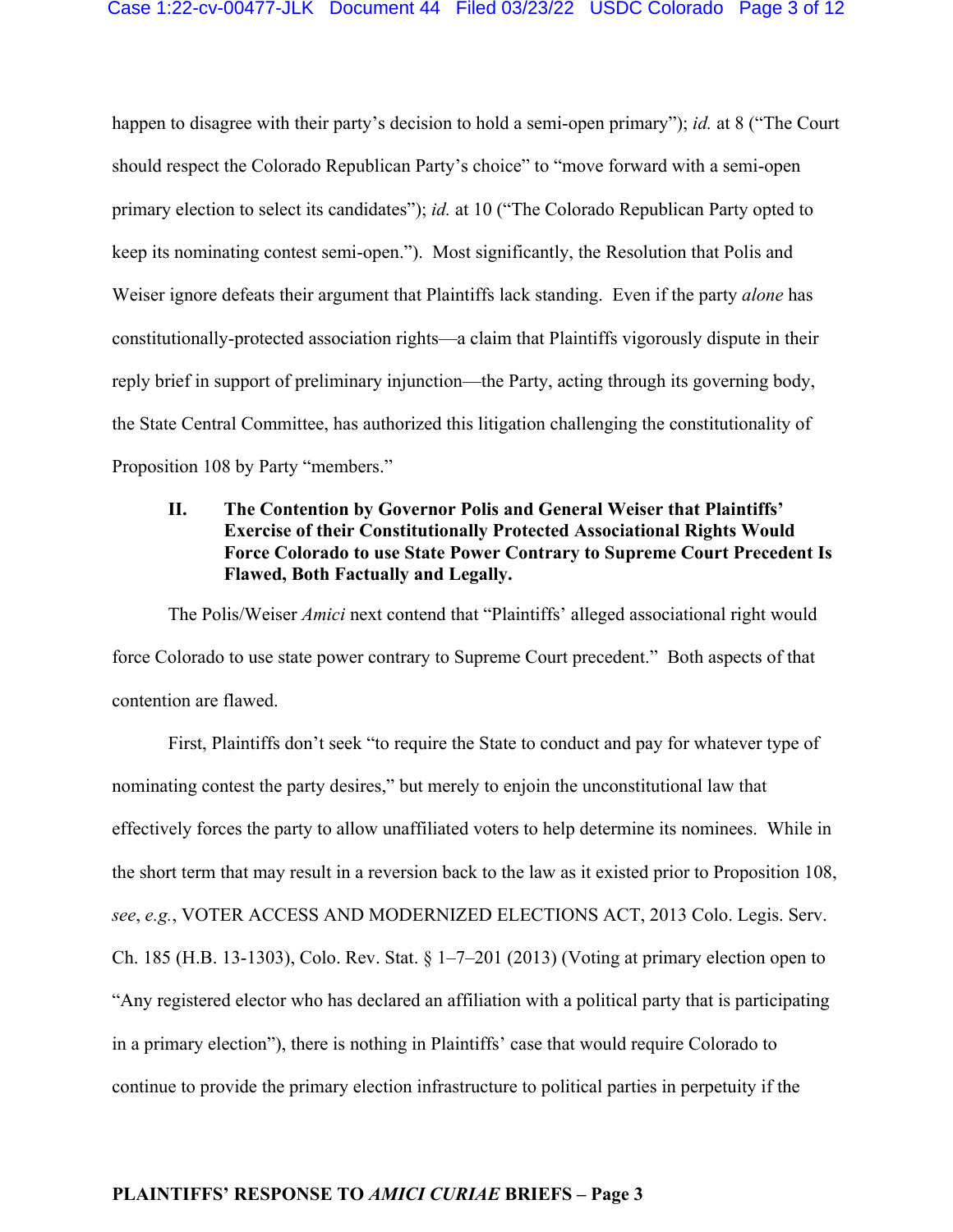#### Case 1:22-cv-00477-JLK Document 44 Filed 03/23/22 USDC Colorado Page 4 of 12

voters of Colorado or their legislature decide otherwise in response to the invalidation of an unconstitutional law.<sup>1</sup>

Second, even if Plaintiffs had made such a claim (which they did not), the Polis/Weiser *Amici*'s assertion that *California Democratic Party v. Jones*, 530 U.S. 567 (2000), has "rejected" such an argument is perplexing. They provide no pin cite for that claim (and cannot, for there is no discussion in the Court's opinion that would support it). The Polis/Weiser *Amici* appear to have pulled that argument not from the majority opinion in *Jones*, but from the *dissenting* opinion, which asserted it without citing any authority. *See id.* at 594-95 (Stevens, J., dissenting) ("The protections that the First Amendment affords to the "internal processes" of a political party … do not encompass a right to exclude nonmembers from voting in a state-required, state-financed primary election."); *id.*  at 598 (Stevens, J., dissenting) ("*In my view*, the First Amendment does not mandate that a putatively private association be granted the power to dictate the organizational structure of state-run, state-financed primary elections." (Emphasis added)).

The further contention, made by both the Polis/Weiser *Amici* and the Brough *Amici*, that because the Supreme Court has "acknowledged that '[s]tates have a major role to play in *structuring* and monitoring the election process, including primaries,'" Polis/Weiser *Amici* Br. (Doc.24) at 4 (quoting *Jones*, 530 U.S. at 572, emphasis added by The Polis/Weiser *Amici*); Brough *Amici* Br. (Doc.34) at 5, then the State can structure its primary elections to force a party to allow unaffiliated voters to participate in its primary, was expressly *rejected* by the Supreme Court in the paragraph immediately following the one containing the passage quoted by *Amici*:

What we have not held, however, is that the processes by which political parties select their nominees are, as respondents would have it, wholly public affairs that States may regulate freely. To the contrary, we have continually stressed that

 $1$  Of course, any decision by the legislature would also have to comply with constitutional mandates, such as the requirements of Equal Protection under the Fourteenth Amendment and the doctrine of unconstitutional conditions.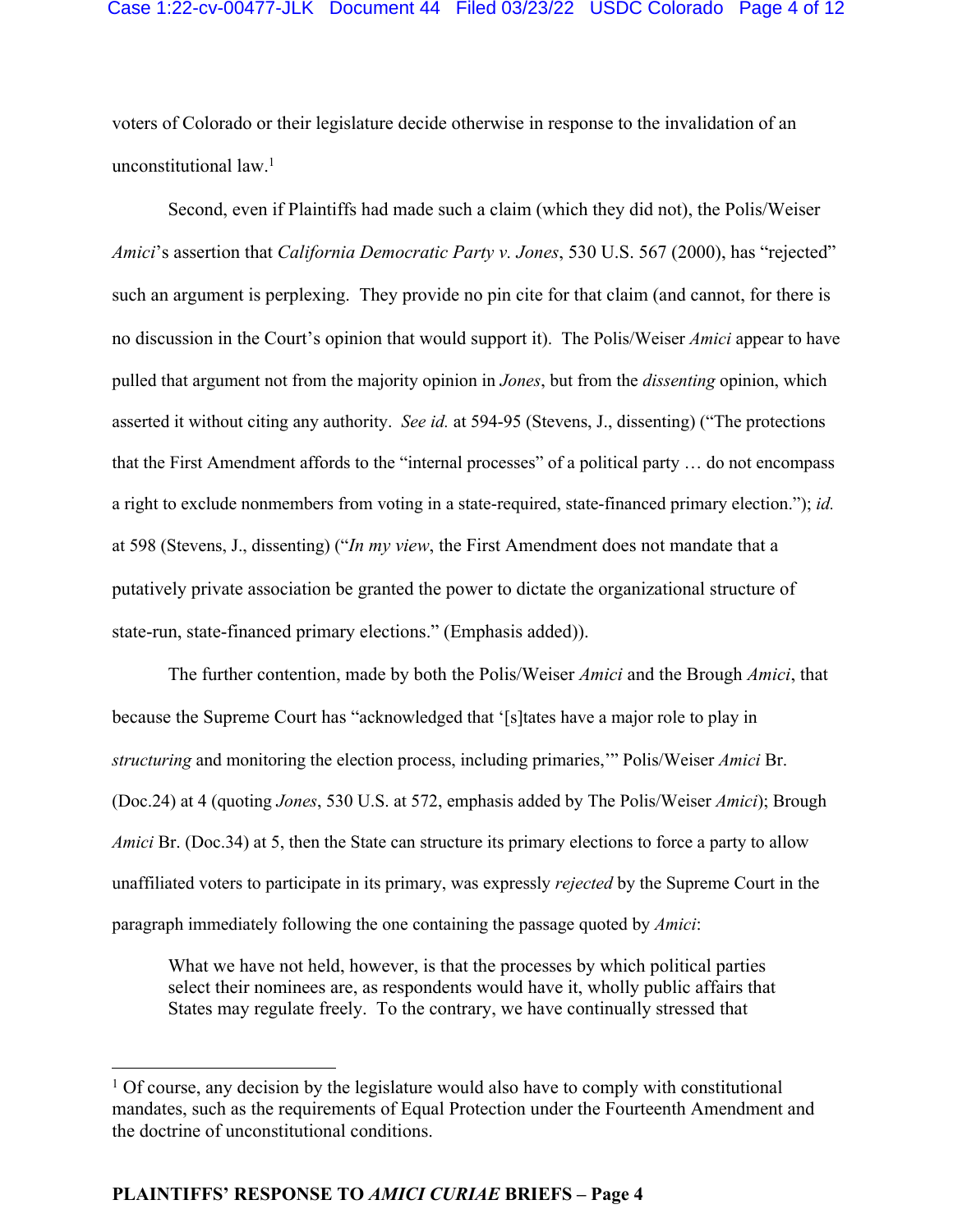when States regulate parties' internal processes they must act within limits imposed by the Constitution.

*Jones*, 530 U.S. at 572-73. And not to put too fine a point on it, the Supreme Court in *Jones* actually *held* that:

California's blanket primary violates the [Freedom of Association] principles set forth in [several of its prior] cases. Proposition 198 forces political parties to associate with—to have their nominees, and hence their positions, determined by—those who, at best, have refused to affiliate with the party, and, at worst, have expressly affiliated with a rival. In this respect, it is qualitatively different from a closed primary. Under that system, even when it is made quite easy for a voter to change his party affiliation the day of the primary, and thus, in some sense, to "cross over," at least he must formally *become a member of the party;* and once he does so, he is limited to voting for candidates of that party.

*Id.* at 577.

Apparently trying to distinguish that clear holding, all three sets of *Amici* ultimately put stock in their contentions (also made by the Secretary of State) that the highly restrictive, limited alternatives provided by the opt-out provision of Proposition 108 render the Supreme Court's clear holding in *Jones* irrelevant. The Brough *Amici* go so far as to contend that "without a mandatory candidate nomination scheme, Proposition 108 does not implicate the right to free association" at all. Brough *Amici* Br. (Doc.34) at 7. Plaintiffs respond to that argument at length in their reply brief. But the fact is that neither the Polis/Weiser *Amici*, the Brough *Amici,* the Freeburn *Amici,* nor the Secretary offer any argument as to how forcing a political party and its members to a Hobson's choice between an open primary in which unaffiliated voters may participate against the wishes of the party, and a convention (where roughly  $\frac{1}{2}$  of 1% of registered Republican voters are able to participate) or caucus (where roughly 5% of registered Republicans participate) is not a significant infringement on the party's constitutionallyprotected freedom to associate with *all* of its members in the crucial decision of choosing the party's nominees. *See*, *e.g.*, *Jones*, 530 U.S. at 575 ("The moment of choosing the party's nominee … is 'the crucial juncture at which the appeal to common principles may be translated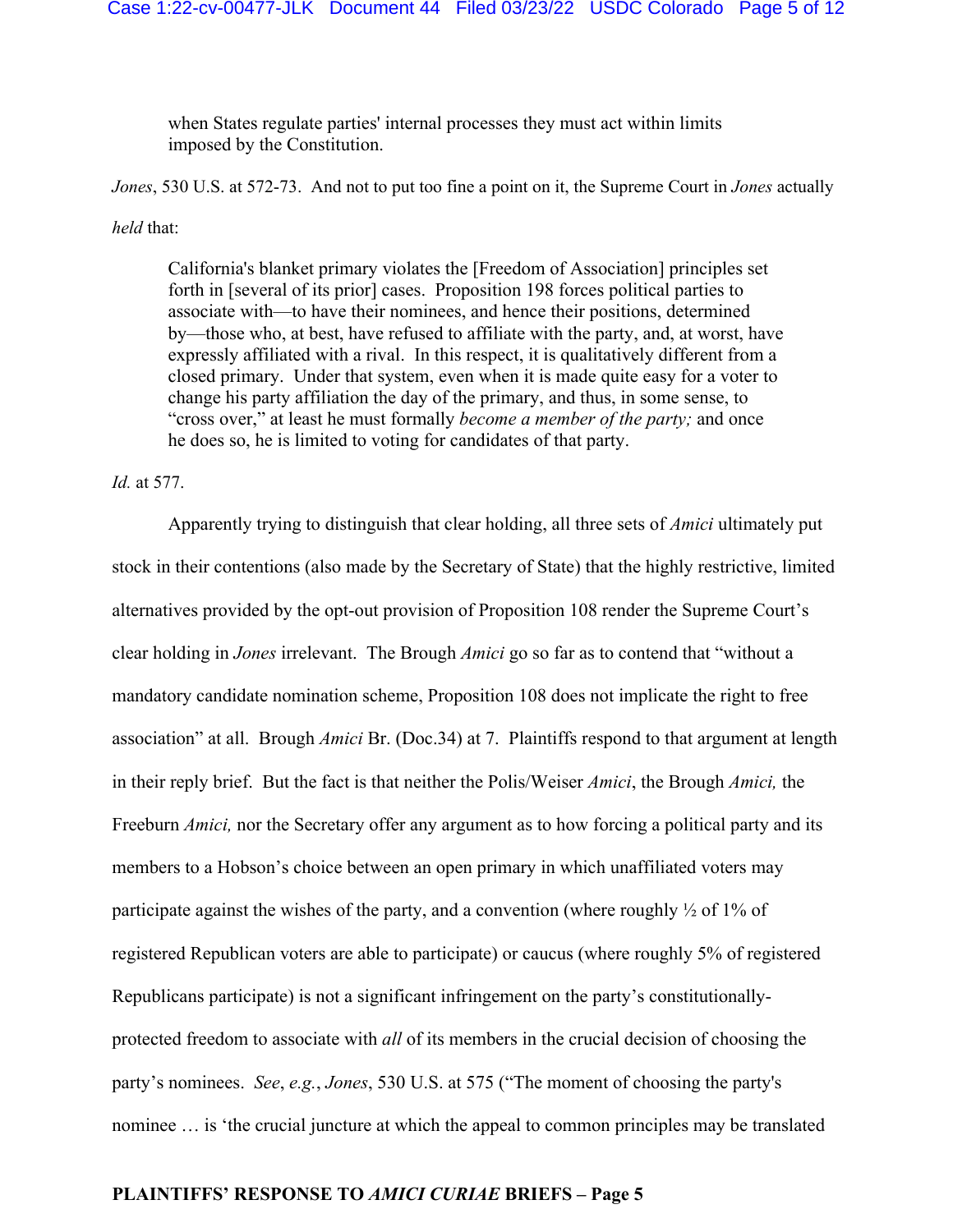into concerted action, and hence to political power in the community'" (quoting *Tashjian*, 479 U.S. at 216)); *id.* ("The ability of the members of the Republican Party to select their own candidate ... unquestionably implicates an associational freedom" (quoting *Tashjian* , 479 U.S. at 235-36 (Scalia, J., dissenting)). $2$ 

# **III. The Brough** *Amici***'s Attempt to Distinguish** *Jones* **Because Proposition 108 Does Not Permit "Cross-Over Voting" by Members of Another Political Party Is Unavailing.**

The Brough *Amici* raise an additional argument, namely, that "Proposition 108 was designed to avoid cross-over voting from registered members of opposing political parties." Brough *Amici* Br. (Doc.34) at 7. While they are correct in noting that that concern was mentioned by the Supreme Court in *Jones*, they are wrong in suggesting that the *Jones* decision turned on that factor. Instead, the Supreme Court found that primary voting by opposition party members *as well as by unaffiliated voters* violated a party's freedom of association: "Proposition 198 forces political parties to associate with—to have their nominees, and hence their positions, determined by—those who, at best, have refused to affiliate with the party, and, at worst, have expressly affiliated with a rival." *Jones*, 530 U.S. at 577.

The Brough *Amici* also rely on the Ninth Circuit's decision in *Democratic Party of Hawaii v. Nago*, 833 F.3d 1119 (9th Cir. 2016), but that case is distinguishable. In Hawaii, unlike Colorado here, "voters do not register as members of any political party, and the State does not keep records regarding which party's ballot any particular voter chose in a primary election." *Id.* at 1121. "In a state without partisan registration," the Court held, "choosing to vote in only one party's primary may constitute a valid form of party affiliation." *Id.* at 1125.

<sup>&</sup>lt;sup>2</sup> *Amici*'s reliance on *Purcell* as a rationale for the supermajority requirement for the opt-out is a stretch, to say the least. *Purcell* dealt with an injunction of election laws just weeks before the election. The opt-out provision here, if it ever were to be met, requires the party to notify the Secretary of State of its opt-out decision roughly nine months before the primary election. Colo. Rev. Stat. § 1-4-702.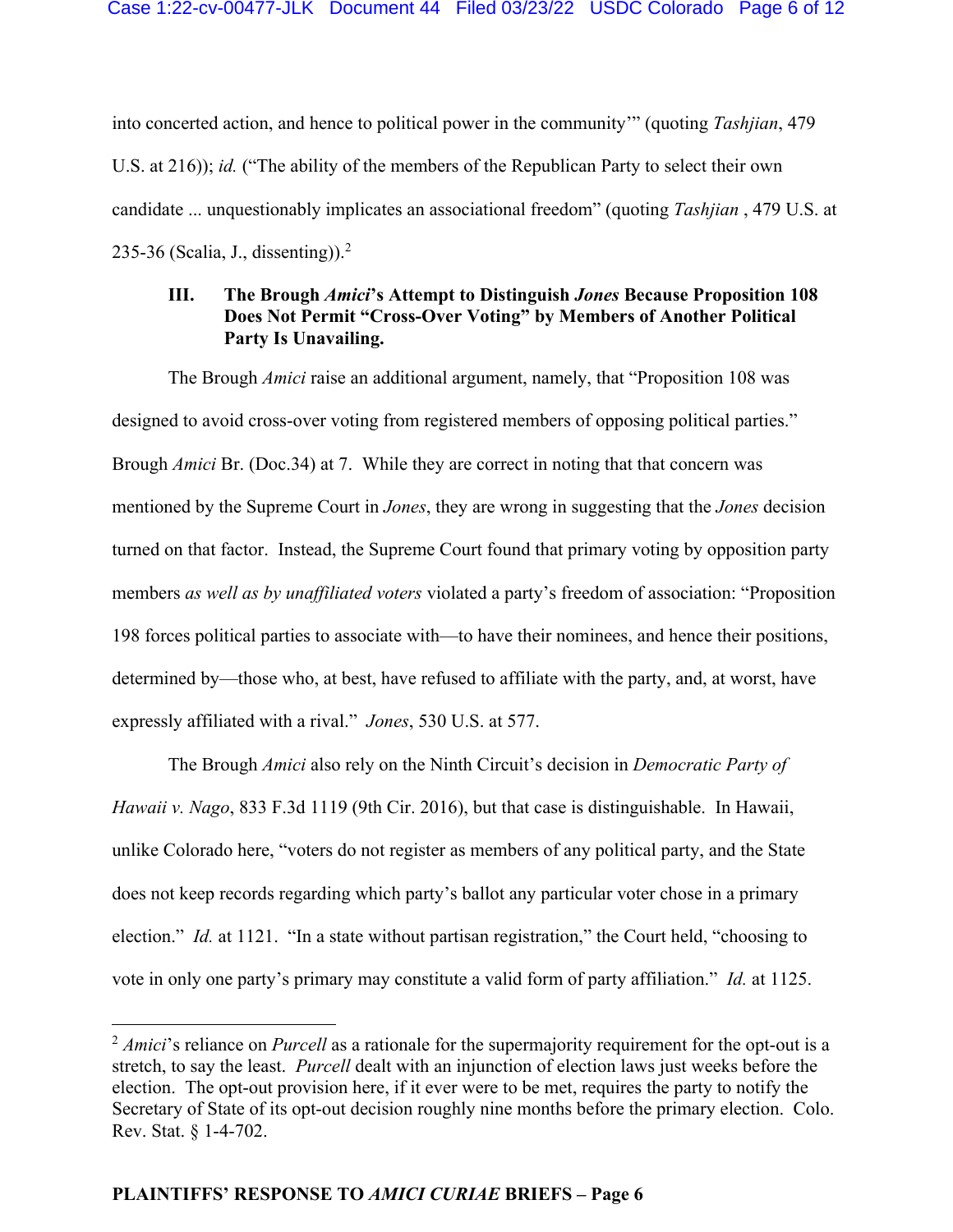The rule is decidedly different in Colorado, where unaffiliated voters are expressly allowed to vote in a party primary without affiliating with the party. *See* Colo. Rev. Stat. § 1-2-218.5(2) ("Any unaffiliated eligible elector may, but is not required to, declare a political party affiliation when the elector desires to vote at a primary election.").<sup>3</sup>

# **IV. The Supreme Court Has Already Considered, and Rejected, Each of the Governmental Interests That** *Amici* **Assert.**

All three sets of *Amici* argue that the State has legitimate interests in depriving political

parties and their members of their constitutionally protected freedom of association. Without

Proposition 108, the Polis/Weiser *Amici* argue, "unaffiliated voters—a significant portion of the

Colorado electorate—could not help choose the candidates that appeared on the general election

ballot." Polis/Weiser *Amici* Br. (Doc.24) at 5-6; *see also* Bough *Amici* Br. (Doc.34) at 6

("Proposition 108 was intended to promote voter participation by giving "unaffiliated voters,

who are Colorado taxpayers, the opportunity to vote in publicly financed primary elections.");

<sup>3</sup> The Ninth Circuit also held in *Nago* that because the Supreme Court in *Jones* referenced statistics about how many unaffiliated and opposing-party voters voted in the primary election of a party with which they were not affiliated, the extent to which that intrusion poses a risk to associational rights is a factual issue, "with the plaintiffs having the burden of establishing that risk." *Nago*, 833 F.3d at 1124. Other courts have not treated that as a factual issue, however, including another district court in this Circuit. *See, e.g.*, *Utah Republican Party v. Herbert*, 144 F. Supp. 3d 1263, 1272 (D. Utah 2015) (citing *Miller v. Brown*, 462 F.3d 312 (4th Cir.2006), for the proposition that whether an open primary law "violates the plaintiffs' First Amendment rights to freely associate … presents a purely legal question"); *id.* at 1272 ("even though an election has not been held under SB54, and it is uncertain exactly how SB54 would affect the upcoming election, it is clear that the Unaffiliated Voter Provision 'causes the plaintiffs … to associate with [unaffiliated voters] during the candidate-selection process,' which is an 'unquestionabl<sup>[e]</sup> ... constitutional injury.'" (Internal citations omitted)). Should this Court decline to follow that holding of the Utah district court and opt instead to follow the Ninth Circuit's rule on this issue, Plaintiffs have demonstrated a significant risk of unaffiliated voters affecting the outcome of primary elections merely by the voter registration statistics they cited in their Complaint. *See* Complaint ¶¶ 15-21 (identifying voter registration statistics that indicate unaffiliated voters outnumber Republican voters by as much as two to one in counties across the state) [Note: The Complaint inadvertently stated those statistics were from February 2020, but they are from February 2022, as the Secretary of State source linked in the complaint confirms]. If more is required, Plaintiffs can obtain more detailed information about how many unaffiliated voters cast ballots in the prior two primary elections through discovery.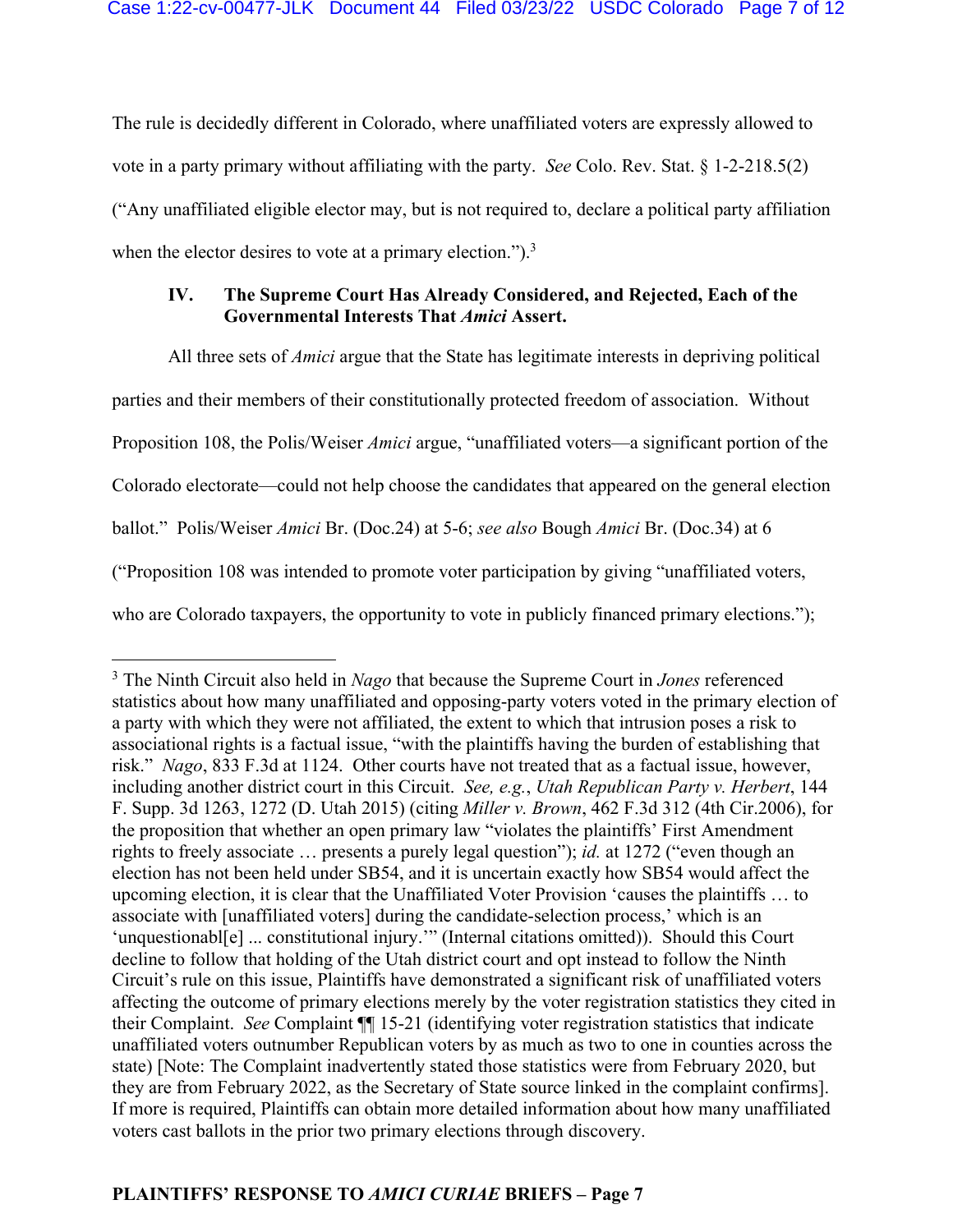Freeburn *Amici* Br. (Doc.42) at 6 ("It would be squarely against the public interest to potentially disenfranchise approximately 1.7 million Colorado voters"). But the identical argument was expressly rejected by the Supreme Court in *Jones*: "[A] 'nonmember's desire to participate in the party's affairs is overborne by the countervailing and legitimate right of the party to determine its own membership qualifications.'" *Jones*, 530 U.S. at 583 (quoting *Tashjian*, 479 U.S. at 215- 16)).

It is also not true. Under existing Colorado law, any "unaffiliated voter" could participate in a primary election limited to party members merely by affiliating with that party at any time up to and including election day. The Freeburn *Amici* acknowledge as much. Freeburn *Amici*  Br. (Doc.42) at 5 ("Prior to Proposition 108, the Freeburns would have been free to participate in the Republican primary by affiliating at the time they voted. Proposition 108 simply allows the Freeburns to participate without changing registered affiliation,…."). What they cannot do—and the Supreme Court has articulated this quite clearly—is force themselves into another political association which they themselves refused to join. *Jones*, 530 U.S. at 584 ("The voter who feels himself disenfranchised should simply join the party. That may put him to a hard choice, but it is not a state-imposed restriction upon *his* freedom of association, whereas compelling party members to accept his selection of their nominee *is* a state-imposed restriction upon theirs."). The Freeburn *Amici*'s contention that their "vote in the 2022 Republican primary is itself an act of association that the Court can and should consider," Freeburn *Amici* Br. (Doc.42) at 5, is therefore explicitly foreclosed by the *Jones* decision. Quite simply, the Freeburns do not seek to "associate" with the Republican party, but to cast a vote in that party's primary election *without associating* with it. *Jones* holds otherwise.

## **V. The Polis/Weiser** *Amici***'s Contention that the Decision of the Republican Party State Central Committee to Reject the Limited Options Provided by**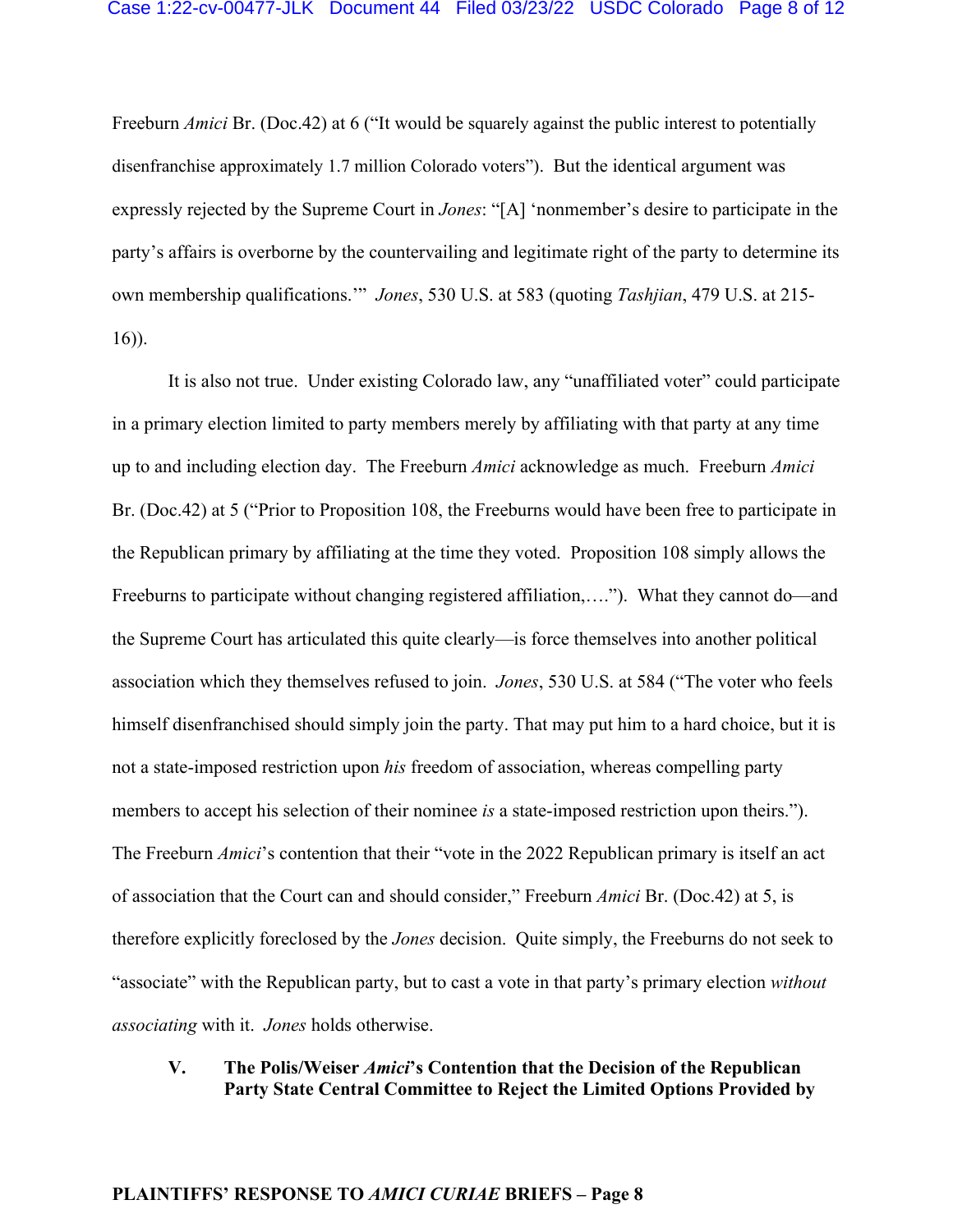## **the Opt-Out Provision Was an Endorsement of the Open Primary Is Belied by The Undisputed Facts.**

The Polis/Weiser *Amici* next return to the false claim they asserted at the outset, namely, that by rejecting the limited options afforded by the opt-out provision, the Republican Party necessarily manifested its preference for an open primary. Polis/Weiser *Amici* Br. (Doc.24) at 8; *see also* Freeburn *Amici* Br. (Doc.42) at 3. That assertion is, in section IV of the Polis/Weiser brief, bolstered by unsupported claims that "there are compelling reasons for political parties to include unaffiliated voters in their nominating contests." Polis/Weiser *Amici* Br. (Doc.24) at 8. Perhaps there are, but Polis and Weiser once again ignore the undisputed evidence that in 2021, the Republican Party's State Central Committee voted unanimously to challenge Colorado's semi-open primary law, explicitly stating that a majority of the Committee's members favored a primary election limited to party members. What Polis and Weiser seek to do, therefore, is nothing short of substituting their judgment about the "compelling reasons" to include unaffiliated voters for that of the Party membership itself, which apparently found the reasons for including unaffiliated voters somewhat less than compelling.

## **VI. Plaintiffs' Constitutional Challenge, If Successful, Would Restore Colorado's Election Laws to What They Were Prior to the Adoption of Proposition 108, Not Require the Court to "Re-Write" Those Laws.**

All three groups of *Amici* next claim that the remedy Plaintiffs seek—allowing the party with which they are affiliated to conduct its primary election limited only to party members would require that the Court re-write the State's election laws. Polis/Weiser *Amici* Br. (Doc.24) at 10; Brough *Amici* Br. (Doc.34) at 8; Freeburn *Amici* Br. (Doc.42) at 2. But a determination by this Court that Proposition 108 is unconstitutional would not require a re-writing of election laws; it would instead result in a return to the status quo as it existed before the unconstitutional statute was adopted. Because the Supreme Court's decision in *Tashjian* requires the State to *permit* a political party to choose to allow unaffiliated voters to participate in its primary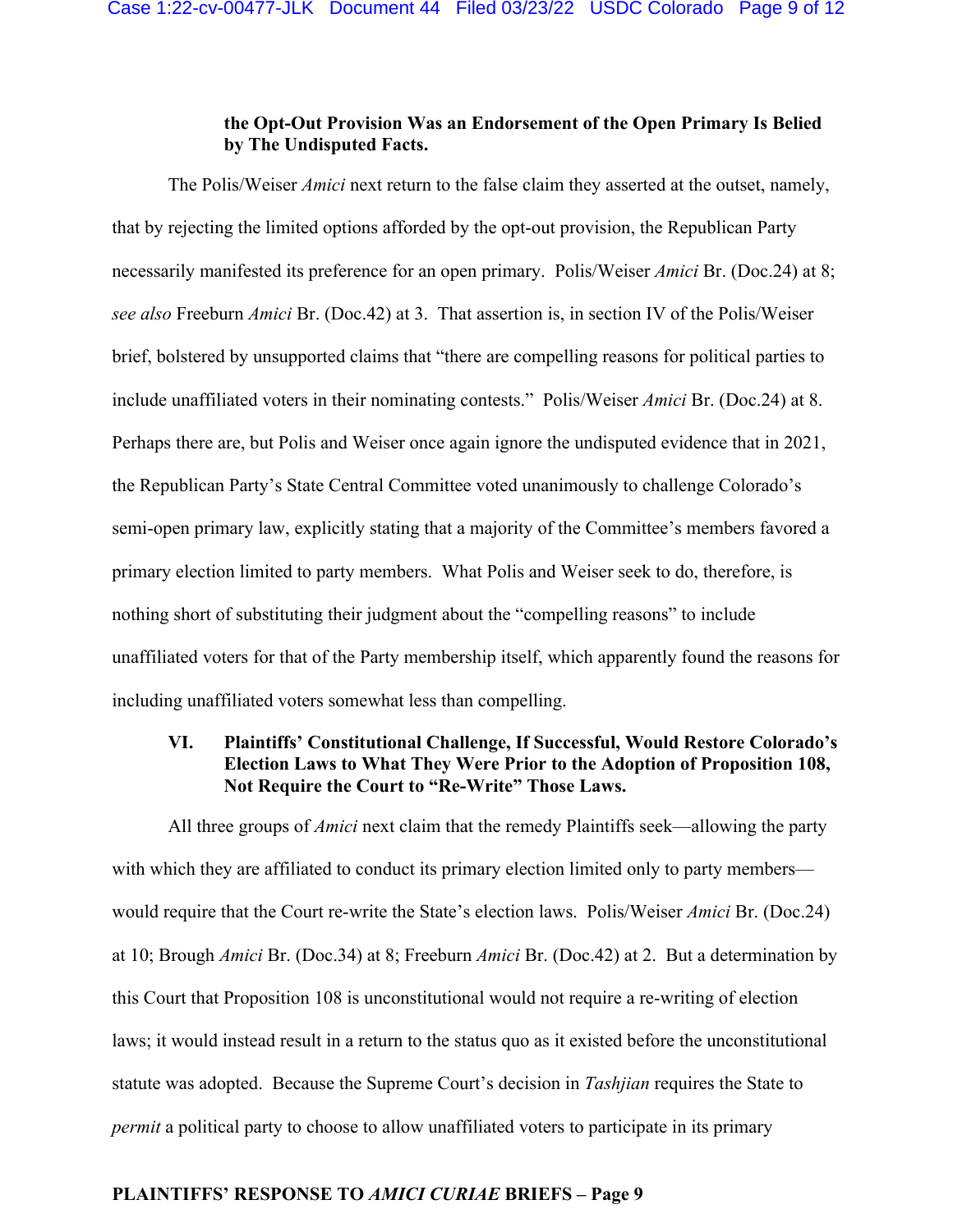#### Case 1:22-cv-00477-JLK Document 44 Filed 03/23/22 USDC Colorado Page 10 of 12

elections, Plaintiffs' suggestion that the existing deadline for minor political parties to notify the Secretary of State of its choice on that score would be appropriate. But offering that option is no more a re-writing of the state's election code than any remedy that was required in Connecticut by the Supreme Court's decision in *Tashjian* invalidating that State's ban on parties choosing to allow unaffiliated voters to participate in their primaries. In fact, it is less, because Connecticut—the defendant in that case—does not appear to have had a law such as Colo. Rev. Stat. § 1-4-1304 already on the books that could provide the mechanism for the constitutionallyrequired choice.

The Polis/Weiser *Amici* add that "the option of a closed, taxpayer-financed and government-supervised primary for major parties was never approved by the electorate." That is simply not true, as the Colorado legislature—chosen by the electorate—had long had "closed, taxpayer-financed and government-supervised primary [elections] for major parties" on the statute books before Proposition 108 was adopted.

Finally, the Polis/Weiser *Amici* set up a straw man argument about "who in the party decides whether the primary should be closed." Polis/Weiser *Amici* Br. (Doc.24) at 12. Just as with other decisions made by any large association, the governing body of this political association would decide by majority vote—and it has already done so here. See Complaint, Ex. 2 ("majority of members" prefer the primary limited to Republican party members); Heatherly Decl. ¶ 5. There would be no chaos that would result were that already-expressed determination to be given effect, and certainly not anything that would give rise to the hyperbolic suggestion made by the Polis/Weiser *Amici* that the Constitution's guarantee of a republican form of government would be in jeopardy if major political parties were allowed to conduct their primary election limited only to party members—as is the case in a large number of States to this day.

#### **CONCLUSION**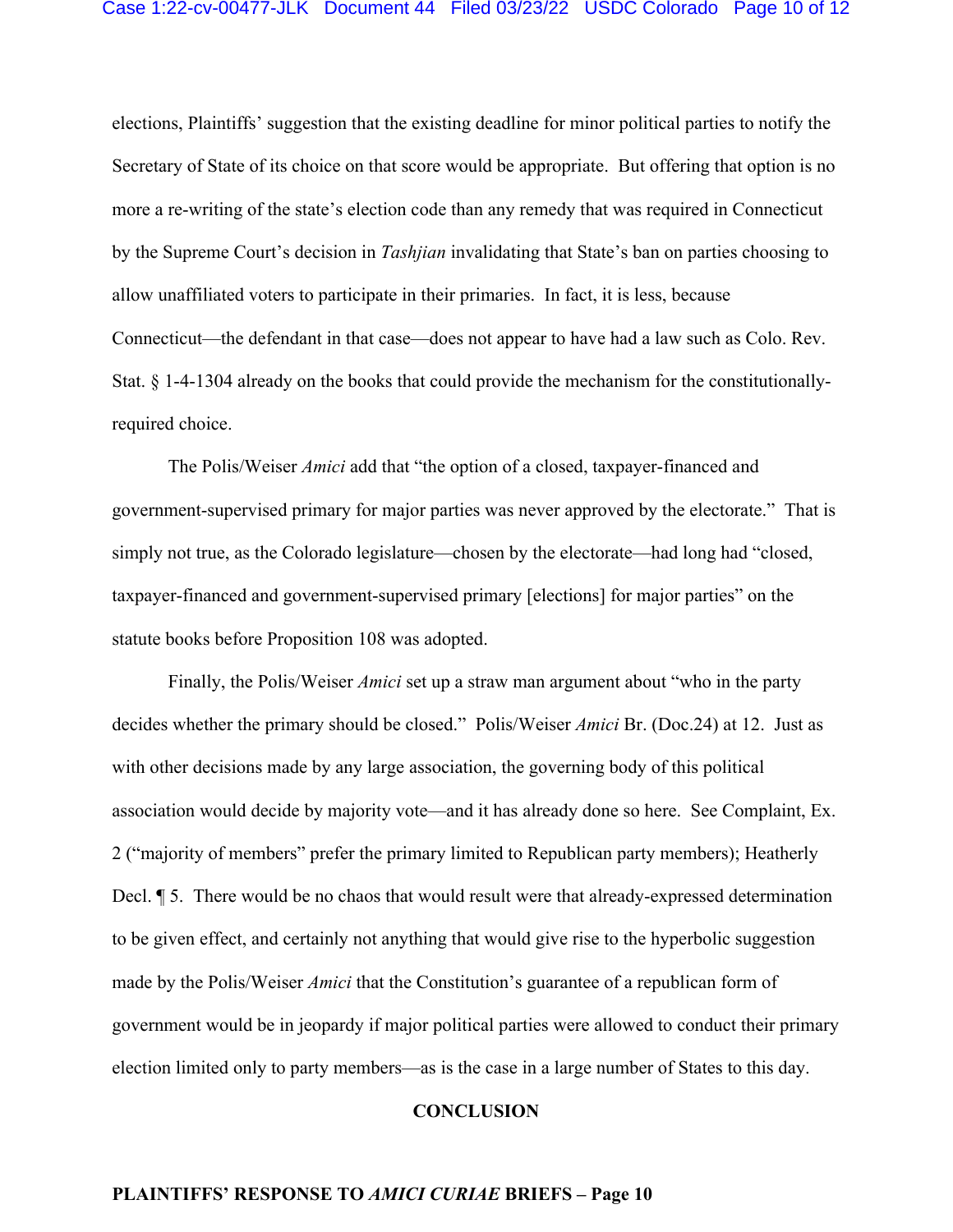In sum, the membership of the Colorado Republican Party's State Central Committee the governing body of that political association—unanimously authorized Party "members" to challenging the constitutionality of Proposition 108 because, as they also unanimously acknowledged, a majority of the Central Committee wished to assert its First Amendment associational right to limit its primary election to party members. That same Committee's rejection of Colorado's Hobson's choice of a convention or assembly caucus, in which the lion's share of party members would not be able to participate in the critical nominating decisions of the political association, further demonstrates the Committee's desire to hold a primary election with *all* of its members, unaffected by whatever views unaffiliated voters might bring to bear.

That Governor Polis and General Weiser think the Republican Central Committee should follow what they believe to be compelling reasons for allowing unaffiliated voters to participate in the critical nomination decisions of the party is of no moment. They are, after all, leaders of the opposition party, and their party will remain free to make that determination for itself. Plaintiffs, and the Republican party with which they are affiliated, merely ask this Court to uphold their own constitutional right to make that choice for themselves.

Respectfully Submitted,

/s/ John C. Eastman John C. Eastman CONSTITUTIONAL COUNSEL GROUP 174 W. Lincoln Ave, #620 Anaheim, CA 92805 Telephone: (909) 257-3869 FAX: (714) 844-4817 E-mail: jeastman@ccg1776.com

/s/ Randy B. Corporon Randy B. Corporon LAW OFFICES OF RANDY B. CORPORON P.C. 2821 S. Parker Road, Suite 555 Aurora, CO 80014